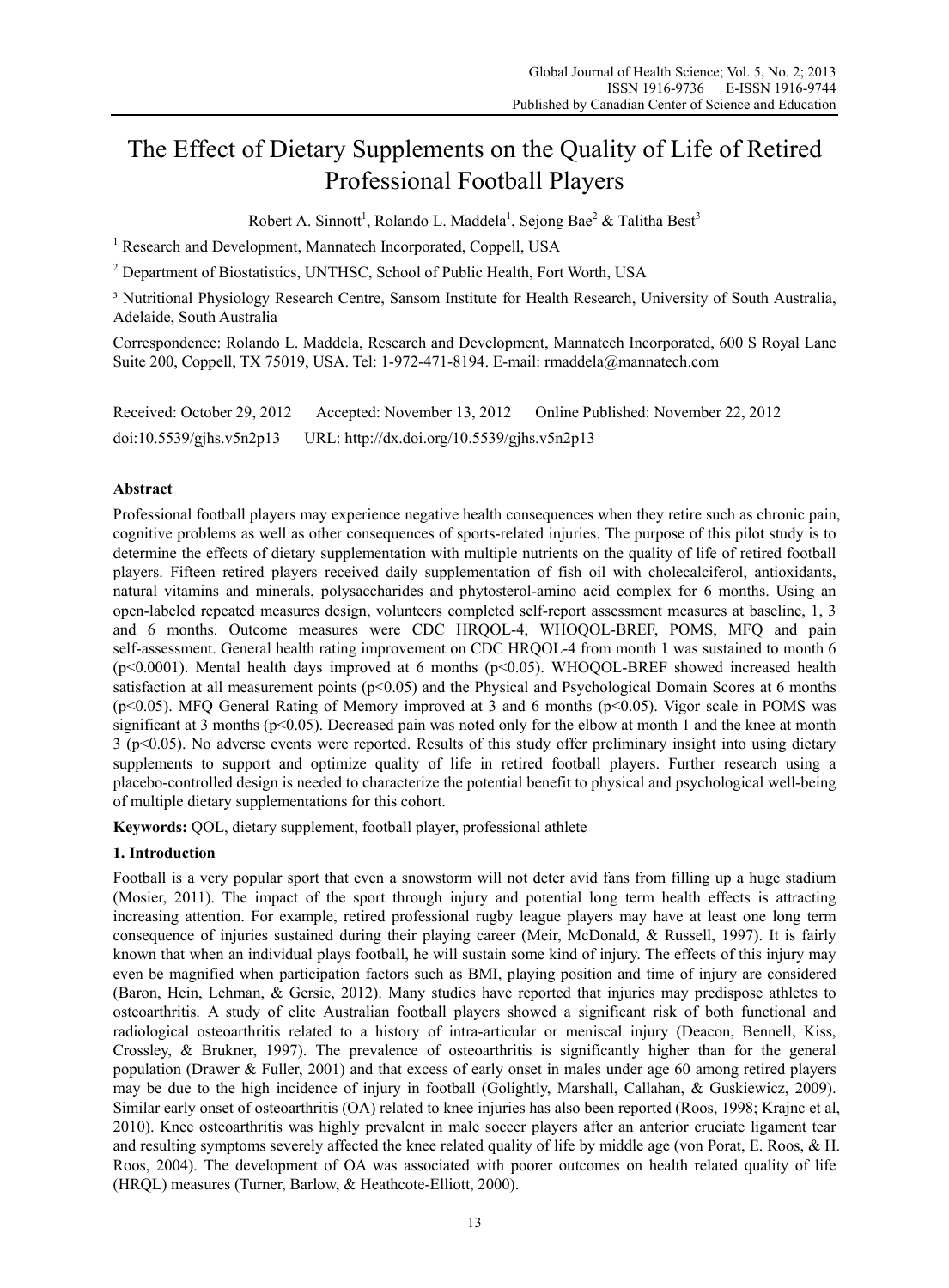There is widespread agreement that repeated blows to the head during a football player's career can result in brain damage (Bartholet, 2012). Professional football players are exposed to repetitive concussions and they may be at risk for cognitive impairment (Willeumier, Taylor, & Amen, 2012). The extent of concussion exposure was associated with increased memory complaints and over all post-concussion symptoms in a dose-dependent manner for retired and older recreational players (Thornton, Cox, Whitfiled, & Fouladi, 2008). In addition, recurrent sport-related concussion has also been related to an increased risk of clinical depression (Guskiewicz et al., 2005; Guskiewicz et al., 2007). Players self-reporting concussions throughout their career have been associated with a greater risk for depressive episodes later in life (Kerr, Marshall, Harding, & Guskiewicz, 2012).

Neurocognitive impairment due to concussion may also be extended to an increased risk of neurodegenerative diseases in retired athletes. A recent study showed that mortality rate due to neurodegenerative disease was three times higher in football players than the general US population (Lehman, Hein, Baron, & Gersic, 2012). Brain imaging research also showed that compared to a healthy control and active National Football League players, former National Football League players demonstrated decreased brain perfusion and EEG activation consistent with chronic brain trauma among professional football players (Amen et al., 2011b).

Chronic pain may also affect the quality of life of retired football players. Specifically, chronic pain and musculoskeletal disability, potentially acquired through injury and/or age-related decline, can interfere with physical activity and fitness during retirement, increase the risk of depression (Schwenk, Gorenflo, Dopp, & Hipple, 2007) and reduce quality of life. Consequently, as a group, retired professional football players are a population at risk of negative long term effects.

There is growing awareness by the public and the popular media (Raley, 2008; Associated Press, 2012) of the potential long-term health risks associated with retired football players, with affected former players publically discussing the controversial issue (Hendricks, 2012). Despite the public discussion and interest, there are a limited number of studies investigating the quality of life of retired football players and the potential for dietary interventions, through supplementation, to support beneficial health outcomes. Most published quality of life studies related to dietary supplements deal with diseased population, malnourished children, the elderly and active athletes. To date, there is only one published study related to dietary supplementation in 30 retired football players with traumatic brain injury. The study showed positive cognitive improvement following intake of multiple dietary supplements (Amen, Wu, Taylor, & Willeumier, 2011a). There is then a need to explore further how dietary interventions, specifically supplementation, may effect and support beneficial changes in this population group.

This exploratory open-label study aimed to determine whether dietary supplements can impact the quality of life of retired professional football players.

# **2. Materials and Methodology**

### *2.1 Study Design*

An open-label, repeated measures design was used to assess the effect of dietary supplementation with multiple nutrients over a six month period on quality of life outcome measures. Before initiation of the study, pre-screened, ambulatory and generally healthy volunteers were required to sign an Informed Consent form. After screening, participants were examined by a clinical staff to ensure that they are in general good health. Shoeless height and weight with minimal clothing were measured and the BMI was calculated. Blood pressure, pulse rate, past medical history and concomitant supplementations and medications were recorded. Blood samples were taken to assess complete blood count, liver and kidney function tests as a measure of overall health. Inclusion of participants in the 6 month intervention was based on the individual's clinical and laboratory blood measurements falling within the normal range for age. Throughout the study, participants were instructed not to alter their current diet or exercise regimen and not to take other dietary supplements other than the dietary supplements in the study. Before commencing the study, participants had a two week washout period after which they received the study products. Participants were given a tracking log sheet for each month to record their daily supplement intake, and any other health observations, including perceived adverse effects. Participants were required to return the log form at the end of each month as a measure of study compliance. Self-administered questionnaires to assess quality of life were completed on day 1 and at the end of 1, 3 and 6 months. Subjects were instructed to report any adverse signs or symptoms experienced while on the study products. The study protocol was reviewed and approved by an internal ethics committee to ensure the pilot study was conducted in compliance with the Good Clinical Practice (GCP) guidelines.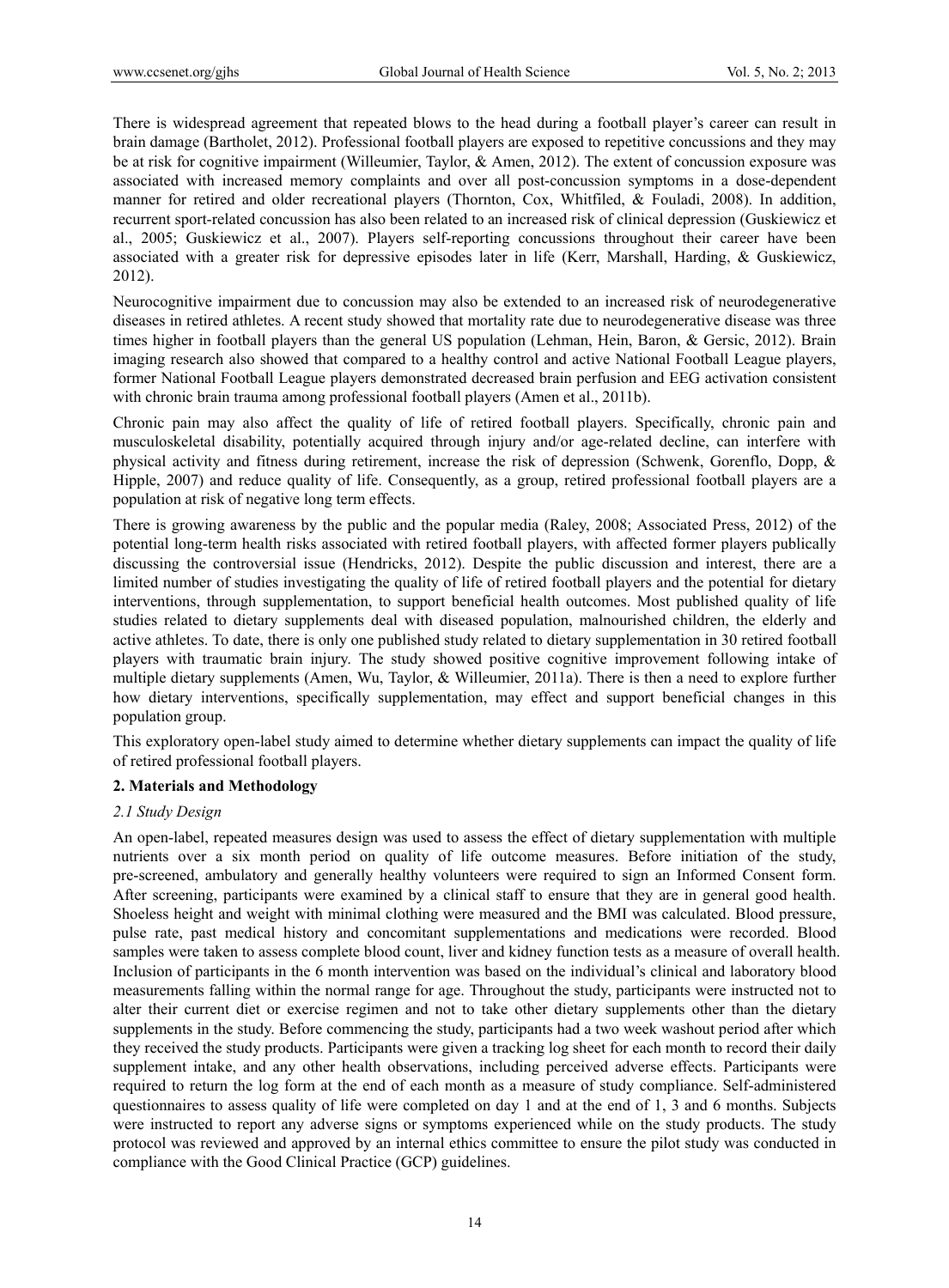## *2.2 Subjects*

A convenience sample of 21 generally healthy, ambulatory retired male, professional football players who were not involved in other research studies volunteered for study face-to-face pre-screening. Pre-screening exclusion criteria included: history of severe head/brain, neurological or psychiatric conditions, rheumatoid or other severe inflammatory joint conditions, gout, individuals with thyroid disorder, individuals with diabetes, individuals taking antidepressants, individuals taking Warfarin of other anti-coagulant medication, individuals who are lactose intolerant, participants who have just commenced a treatment regimen for arthritis, use of corticosteroids (intra-articular or systematic) within 4 weeks prior to baseline and throughout the study, liver function tests greater than 3 times the upper limit of normal at baseline confirmed by laboratory test by Sonora Quest Laboratories (Arizona), history of alcohol or substance abuse, history of allergy to iodine or shell fish, history of known contraindication or hypersensitivity to any of the ingredients of the supplements, participants who have participated in another clinical trial in the last 30 days, participants unwilling to comply with the study protocol and any other condition, which in the opinion of the investigators could compromise the study.

From the original sample of 21 volunteers who were deemed eligible and signed an Informed Consent form, 3 were eventually dropped before issuing the supplements because of non-compliance with protocol which included non-completion of baseline questionnaires, non-appearance for physical examination and no laboratory data on complete blood count, liver function and kidney function tests. Three more were excluded within a month because of low to no compliance with supplement intake and/or failure to complete and submit questionnaires at month 1, thus resulting to a final count of 15 subjects.

## *2.3 Supplements*

The dietary supplements used in this study were selected to provide a low calorie, nutrient-rich profile of ingredients that have been shown to support optimal physiological function.

The participants were instructed to take daily the following supplements:1) 1 capsule 2 times a day of fish oil with cholecalciferol (Omega-3 with Vitamin  $D_3$  capsules) which contains 1110 mg of Omega-3 fatty acids (660) EPA and 450 DHA) with 830 IU of vitamin  $D_3$ . 2) 1 tsp 2 times a day of 2 g/tsp of bulk polysaccharide powder (Ambrotose® Complex powder) in food or juice consisting of a proprietary blend of Arabinogalactan (*Larix spp*.), aloe vera (inner leaf gel powder), ghatti gum , tragacanth gum, glucosamine HCL and rice starch. 3) 1 capsule 2 times a day of antioxidant (Ambrotose AO® capsule) that contained per capsule 18 IU vitamin E as mixed tocopherols; 113 mg of an antioxidant blend (quercetin dihydrate; grape skin extract; green tea extract; *Terminalia ferdinandiana* [Australian bush plum powder], 331 mg of a proprietary blend of plant polysaccharide and fruits and vegetables powders (aloe vera inner leaf gel, gum acacia, xanthan gum, gum tragacanth, ghatti gum, broccoli, Brussels sprouts, cabbage, carrot, cauliflower, garlic, kale, onion, tomato, turnip, papaya and pineapple. 4) 2 caplets 2 times a day of a phytosterol-amino acid complex (PLUS™ caplets) consisting of Wild Yam (root) 200 mg standardized to 12.5%, Diosgenin, 25 mg, Beta Sitosterol 25 mg, L-Arginine 95 mg, L-Glutamic Acid 200 mg, L-Lysine, 200 mg, Glycine 200 mg, Boron 1 mg, and 2.5 mg of the polysaccharide supplement Ambrotose. 5) 2 caplets 2 times a day of a natural vitamin and mineral supplement (PhytoMatrix<sup>®</sup> caplets) consisting of Vitamin A as mixed carotenoids 2500 IU, Vitamin C 30 mg, Vitamin D 200 IU, Vitamin E 15 IU, Thiamin 0.75 mg, Riboflavin 0.8 mg, Niacin 8 mg, Vitamin  $B_6$  1 mg, Folic Acid 260 mcg, Vitamin  $B_{12}$  3 mcg, Biotin 75 mcg, Pantothenic Acid 3 mg, Calcium 255 mg, Iron 3mg, Iodine 75 mcg, Magnesium 5 mg, Zinc 7 mg, Selenium 80 mcg, Copper 0.8 mg, Manganese 1.2 mg, Chromium 120 mcg, Molybdenum 40 mcg, Sodium 10 mg, Boron 400 mcg, Vanadium 40 mcg, Aloe vera inner leaf gel powder 40 mg, Broccoli Concentrate 40 mg standardized to 6% Glucosinolate,2.4 mg sulforaphane 20 mcg, Cranberry Juice concentrate 40 mg standardized to 35% organic acids 14 mg, Grape skin extract 25 mg standardized to 50% polyphenols 20 mg, Rutin 40 mg.

The supplements used in the study were designed, developed and provided by Mannatech, Incorporated, Coppell, TX. The ingredients, source and quality, used in each supplement formulation are classified as GRAS (Generally Recognized as Safe) by the U.S. Food and Drug Administration and the finished products are NSF Certified according to the NSF/ANSI 173 Dietary Supplement Standard, the only American National Standard for dietary supplements. The NSF certification ensures that a product contains only the ingredients indicated on the label and is free of impurities, and that Good Manufacturing Practices (GMPs) were used in the manufacturing facility (NSF International, 2012).

# *2.4 Quality of Life Assessments*

The following standard measurements were used: Healthy Days Core Module (CDC HRQOL-4), World Health Organization Quality of Life Questionnaire (WHOQOL-BREF), Profile of Mood States (POMS) and Memory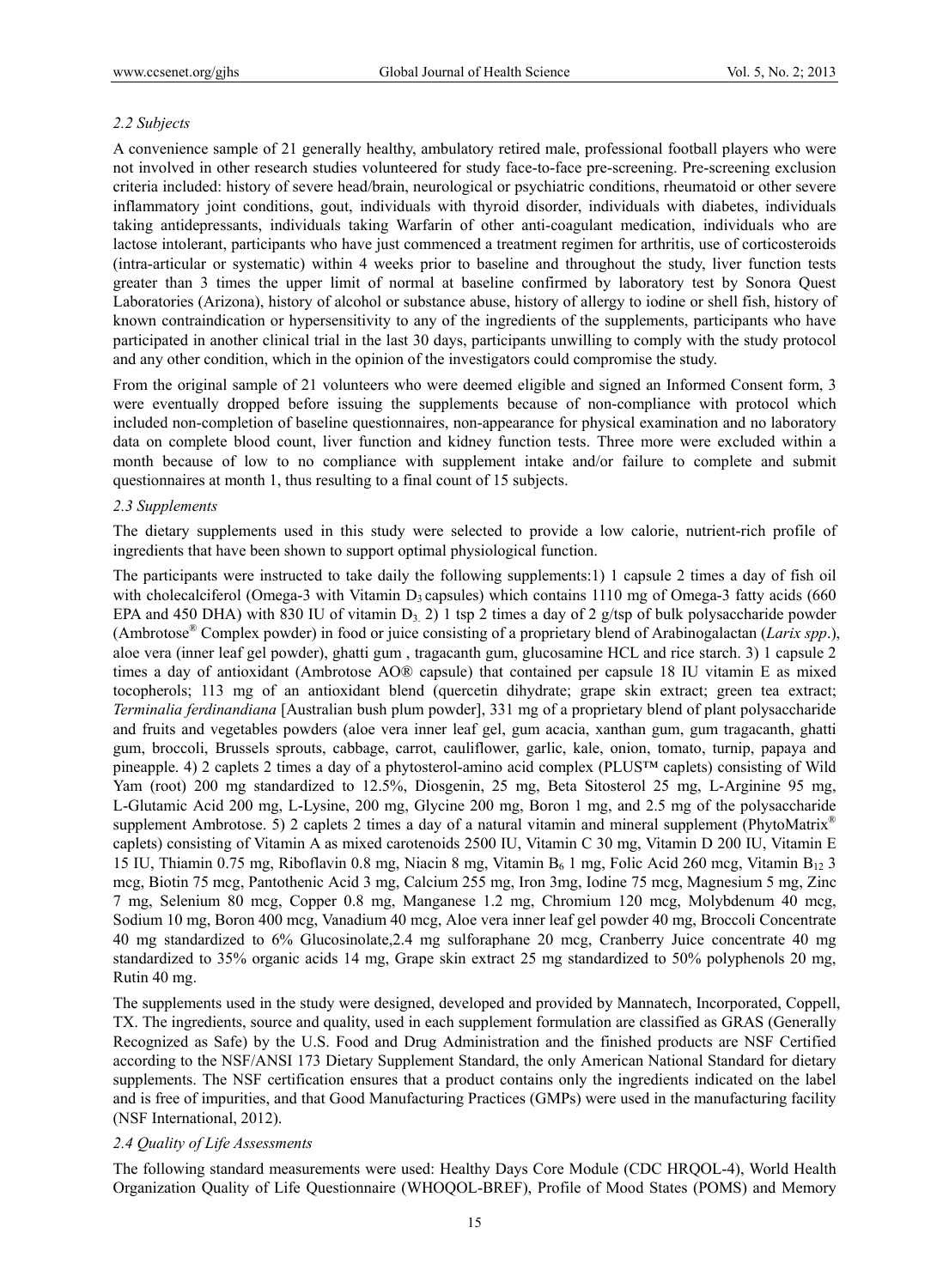Functioning Questionnaire (MFQ). The subjects completed the questionnaires on day 1 and at the end of months 1, 3 and 6.

a) The CDC HRQOL-4 (Centers for Disease Control, 2000) uses a set of questions called "Healthy Days Measure". The first question asks about the general health if it is excellent, very good, good, fair or poor; the second and third questions about the number of days physical and mental health were not good in the past 30 days and the last question inquires about the number of days in the previous month did poor physical and mental health interfered with usual activities.

b) The WHOQOL-BREF (World Health Organization, 2004) produces a profile with four domain scores: physical health, psychological health, social relationships and environmental health and two overall QOL and two individually scored items about an individual's overall perception of quality of life and health. The four domain scores are scaled in a positive direction with higher scores indicating a higher quality of life.

c) The POMS (McNair, Lorr, & Droppleman, 1992) is a self-report questionnaire that contains 65 items pertaining to six mood states: tension-anxiety, depression-dejection, anger-hostility, vigor-activity, fatigue-inertia, and confusion-bewilderment. A composite of the 6-mood states was calculated to provide total mood disturbance score. Participants are asked to rate these on a 5-point scale  $(0=$  not at all to  $4=$  extremely) indicating how they have felt during the past week including today.

d) The MFQ (Gilewski, Zelinski, & Schaie, 1990) evaluates perception of everyday memory functioning using four factors namely: General Frequency of Forgetting, Seriousness of Forgetting, Retrospective Functioning and Mnemonics Usage. The items under each factor are Likert scaled from 1 to 7, with the higher number representing a more positive response. The factor scores are calculated and higher scores indicating higher level of self- reported memory functioning , less problems related to forgetting or improved memory ability.

In addition to the standard questionnaires, the investigators developed a simple questionnaire adapted from a general health status survey by the sponsor (Mannatech, 1998) about the participants' experience over the past 30 days of pain, limitation of range of movement, weakness and stiffness of extremities and selected body parts. Participants rated on a scale from 0 to 5 (from 0=does not apply to  $5 = \text{agree}$ ) how often they had experienced positive levels of these qualities.

All the questionnaires were self-administered after the investigators delivered and explained the contents of the questionnaires. O'Connor (1993) cites Bergner et al. (1981) who mentioned differences in the reliability of three types of administration of Sickness Impact Profile (SIP) questionnaires: a) interviewer-administered; b) interviewer delivered and explained, and then self-administered; and c) mail delivered and self-administered. The mail delivered, self-administered had the lowest internal consistency reliability (measured by Cronbach's Alpha), and also the lowest correlations with self-assessed dysfunction and illness (0.48 and 0.38 correspondingly). Interviewer delivered/ self-administered produced the greatest correlations with self-assessment dysfunction and illness scores, these being 0.74 and 0.67 correspondingly. Interviewer administered questionnaires were in the middle, with correlations of 0.64 and 0.55.

The key outcome measures of CDC HRQOL-4, WHOQOL-BREF, POMS and MFQ are well validated tools that have been used in many studies. They are also easy to administer, show inter-rater reliability, and moderate to high correlation consistency between self and interviewer administered. They are considered generic and general QOL measures are proposed as better to be able to capture a variety of dysfunction not related to specific disease conditions (O'Connor, 1993).

# *2.5 Statistics*

Analysis was conducted using SAS v.9.3 (SAS Institute, Cary, NC). Demographic and key characteristic variables were summarized using descriptive statistics. The percentages of subjects in each category were calculated for the categorical variables. Data logic checks, out of range values and internal inconsistencies were used to detect outliers and inconsistent data that may skew the results. All outcome measures were analyzed using a two-tailed paired t-test to compare specific time periods vs. baseline values. Results were considered to be statistically significant when the accompanying statistical test yields a two-tailed probability of less than 0.05.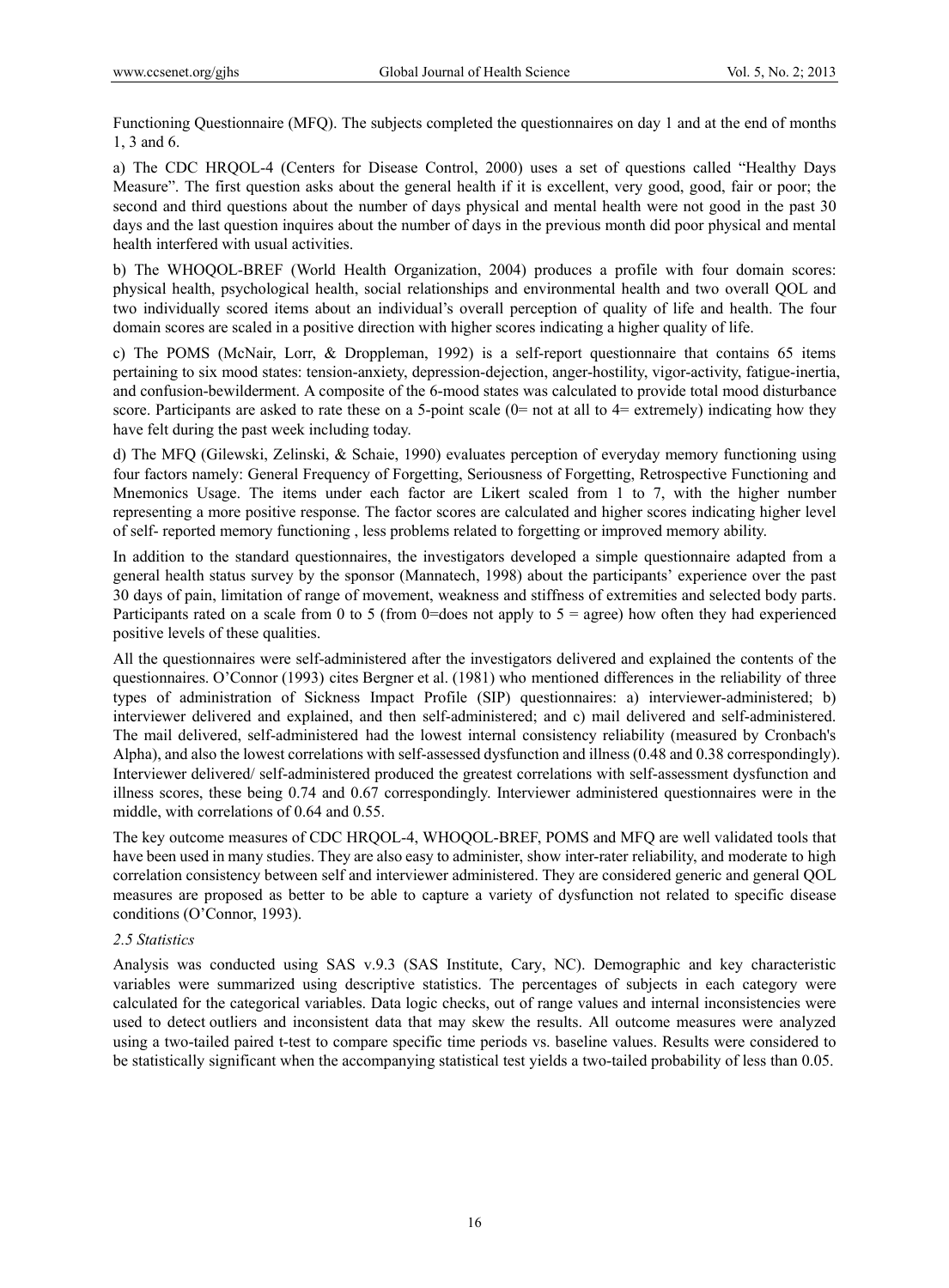## **3. Results**

## *3.1 Subject Characteristics and Participation*

Fifteen subjects completed the first and three months of the study, and 12 continued through the sixth month. The three participants who completed only up to three months voluntarily withdrew for personal reasons unrelated to the study; these include work commitments and unforeseen travel. The baseline characteristics of the participants are described in Table 1.

Table 1. Baseline characteristics of the study participants (N=15)

| Variable                           | Mean (SD) |         |
|------------------------------------|-----------|---------|
| Age $(yrs)$                        | 49.60     | (8.24)  |
| $Ht$ (cm)                          | 188.52    | (7.37)  |
| Wt (kg)                            | 125.55    | (24.72) |
| <b>BMI</b>                         | 35.17     | (5.75)  |
| Professional Football Career (yrs) | 7.40      | (3.20)  |
| Dietary Supplement Use (%)         |           | 27.00   |
| Self-Reported Concussions (%)      |           | 86.00   |
| Self-Reported Injuries (%)         |           | 93.00   |
| Ethnicity $(\% )$                  |           |         |
| White                              |           | 33.33   |
| African American                   |           | 60.00   |
| Other                              |           | 6.67    |
| Marital Status (%)                 |           |         |
| Single                             |           | 20.00   |
| Married                            |           | 73.33   |
| Divorced/Separated                 |           | 6.67    |
| Employed $(\% )$                   |           |         |
| N <sub>0</sub>                     |           | 46.70   |
| Yes                                |           | 53.30   |

# *3.2 Effects of Supplementation on Quality of Life*

There were significant findings in the key outcome measurements.

# 3.2.1 The CDC HRQOL-4

The General Health has improved when asked to rate from poor to excellent starting at 1 month and sustained to 6 months (p<0.05). There were decreasing numbers of unhealthy days caused by poor physical and mental health. Mental health which includes stress, depression and problems with emotions had decreasing trend of "not good" days and statistically significant at 6 months ( $p<0.05$ ) (Table 2). The number of unhealthy days that affected usual daily activities also decreased.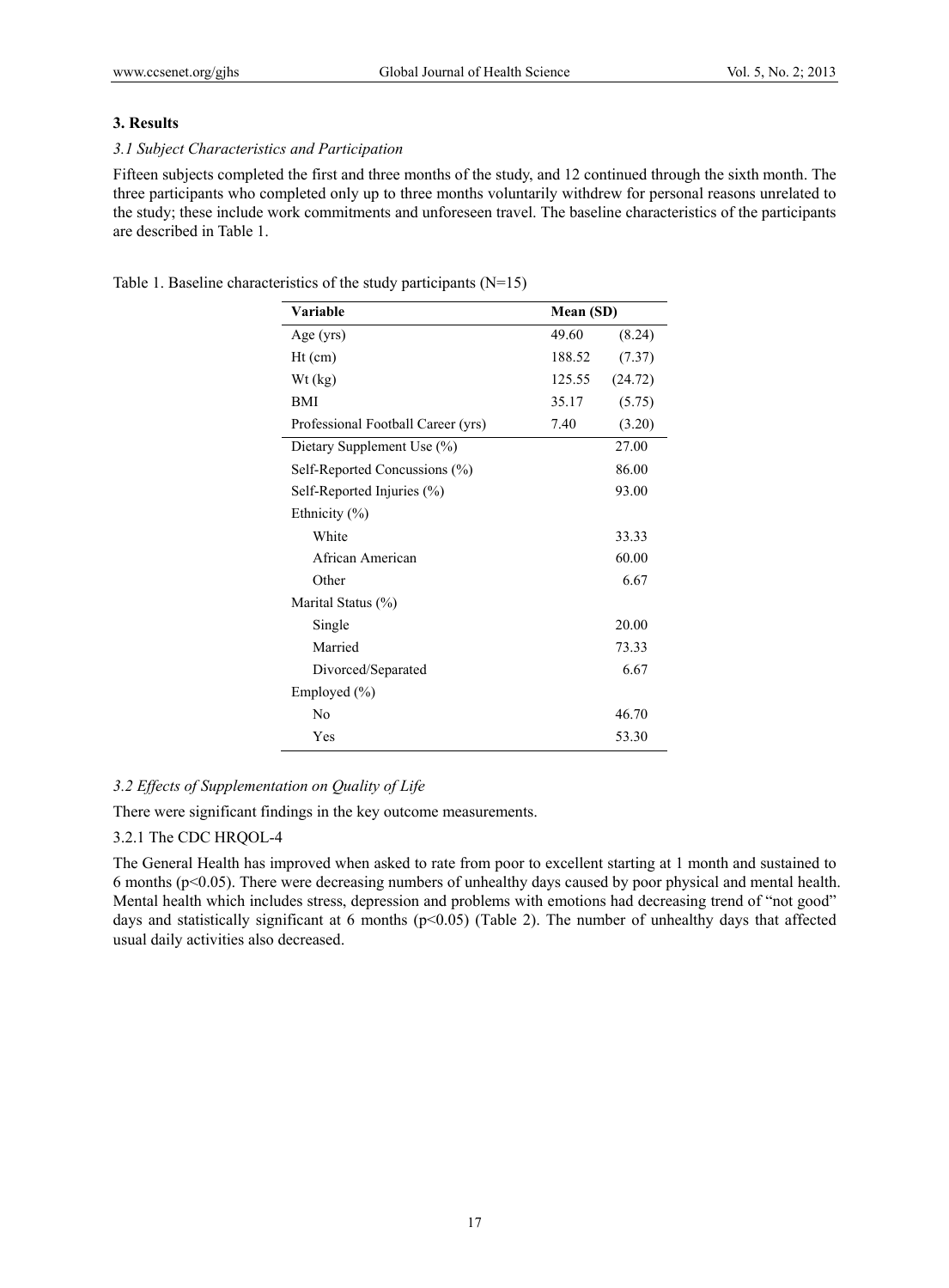| Measure                              | Month        | $\mathbf N$ | <b>Mean Difference</b> | <b>SD</b> | P value    |
|--------------------------------------|--------------|-------------|------------------------|-----------|------------|
| General Health                       | 1            | 15          | $-0.40$                | 0.51      | $*0.0086$  |
|                                      | 3            | 15          | $-0.67$                | 0.62      | *0.0009    |
|                                      | 6            | 12          | $-1.17$                | 0.58      | $*<0.0001$ |
| Poor Physical Health                 | $\mathbf{1}$ | 15          | $-0.33$                | 14.40     | 0.9298     |
|                                      | 3            | 15          | $-3.13$                | 8.24      | 0.1628     |
|                                      | 6            | 12          | $-4.33$                | 9.61      | 0.1467     |
| Poor Mental Health                   | $\mathbf{1}$ | 15          | $-3.60$                | 16.53     | 0.4133     |
|                                      | 3            | 15          | $-4.27$                | 13.38     | 0.2370     |
|                                      | 6            | 12          | $-10.75$               | 14.88     | $*0.0293$  |
| Health<br>Interfered<br>Poor<br>with | $\mathbf{1}$ | 15          | $-1.87$                | 7.27      | 0.3368     |
| <b>Usual Activities</b>              | 3            | 15          | $-3.07$                | 6.33      | 0.0816     |
|                                      | 6            | 12          | $-5.08$                | 10.17     | 0.1112     |
| <b>Healthy Days</b>                  | $\mathbf{1}$ | 15          | 5.47                   | 16.90     | 0.2309     |
|                                      | 3            | 15          | 6.33                   | 14.92     | 0.1224     |
|                                      | 6            | 12          | 10.67                  | 15.90     | $*0.0403$  |

Table 2. CDC HRQOL-4 measures at 1, 3 and 6 months compared to baseline

\*  $p<0.05$ 

In order to provide an accurate interpretation of the number of healthy and non-healthy days that impact daily activities, the following calculations were carried out. First, responses in questions 2 (physical health) and 3 (mental health) were combined to calculate a summary index of overall unhealthy days with a logical maximum of 30 unhealthy days. For example, as indicated by the CDC, a person who reports 4 physically unhealthy days and 2 mentally unhealthy days is assigned a value of 6 unhealthy days, and someone who reports 30 physically unhealthy days and 30 mentally unhealthy days is assigned the maximum of 30 unhealthy days. Second, a maximum overlap in the responses to questions 2 and 3 were combined. For example a person who reports 4 physically unhealthy days and 2 mentally unhealthy days is assigned a value of 4. Both calculations showed trends for a decrease in the number of unhealthy days reported by participants each month during the 6 months period. For calculation with maximum overlap, a statistically significant difference was observed at 6 months ( $p<0.05$ ) as seen in Table 2. The number of healthy days, calculated by subtracting the number of unhealthy days from 30 days, increased (Figure 1).



Figure 1. The number of improved physical and mental health days continually increased with mental health days significant at 6 months ( $\degree$ p<0.05)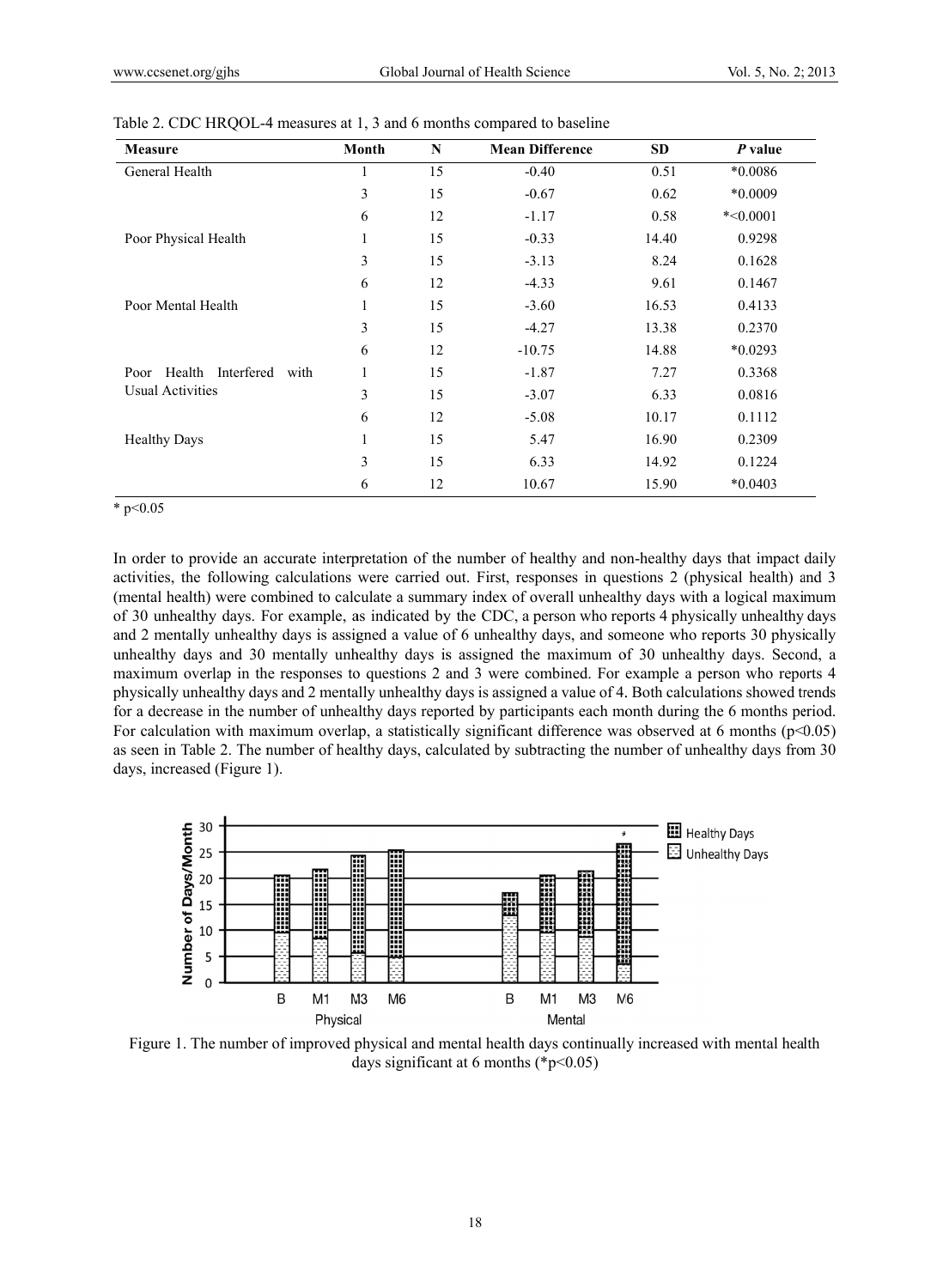## 3.2.2 WHO-BREF QOL

Both the general rating of quality of life and satisfaction with health improved from baseline to month 6 ( $p<0.05$ ). Three domains, Physical, Psychological and Environmental, showed positive direction and the mean QOL scores at all months compared to baseline were increasing and statistically significant at month 6 ( $p<0.05$ ). There were no statistically significant findings on the Social domain (Table 3).

| Variable                       | <b>Month</b> | N  | <b>Mean Difference</b> | <b>SD</b> | P value   |
|--------------------------------|--------------|----|------------------------|-----------|-----------|
| General Rating Quality of Life | 1            | 15 | $-0.07$                | 0.88      | 0.7744    |
|                                | 3            | 15 | $-0.07$                | 0.59      | 0.6702    |
|                                | 6            | 12 | 0.33                   | 0.49      | *0.0388   |
| Satisfaction with Health       | 1            | 15 | 0.60                   | 0.91      | $*0.0230$ |
|                                | 3            | 15 | 0.47                   | 0.83      | $*0.0479$ |
|                                | 6            | 12 | 1.00                   | 0.74      | $*0.0007$ |
| Physical Health                | 1            | 15 | 0.80                   | 10.29     | 0.7678    |
|                                | 3            | 15 | 2.40                   | 15.23     | 0.5514    |
|                                | 6            | 12 | 11.83                  | 15.76     | $*0.0247$ |
| Psychological Health           | 1            | 15 | $-0.80$                | 14.03     | 0.8284    |
|                                | 3            | 15 | 2.20                   | 13.47     | 0.5372    |
|                                | 6            | 12 | 10.00                  | 14.91     | $*0.0403$ |
| Social Relationships           | 1            | 15 | $-2.40$                | 13.37     | 0.4984    |
|                                | 3            | 15 | 2.27                   | 15.17     | 0.5719    |
|                                | 6            | 12 | $-1.83$                | 18.01     | 0.7310    |
| <b>Environmental Health</b>    | 1            | 15 | $-3.87$                | 9.79      | 0.1484    |
|                                | 3            | 15 | 1.47                   | 8.65      | 0.5221    |
|                                | 6            | 12 | 6.33                   | 9.87      | *0.0480   |

|  |  |  | Table 3. WHOQOL-BREF measures at 1, 3 and 6 months compared to baseline |
|--|--|--|-------------------------------------------------------------------------|
|--|--|--|-------------------------------------------------------------------------|

 $*$  p<0.05

# 3.2.3 MFQ

When asked to rate memory, the general rating of memory showed positive trend and statistically significant differences at months 3 and 6 ( $p<0.05$ ) compared to baseline. On frequency of forgetting, there was also a positive trend but statistically significant only at month 3 ( $p<0.05$ ). The other factors did not show statistically significant differences (data not shown).

## 3.2.4 POMS

There was a significant difference on the Vigor scale, with a significant difference between time point 3 compared to baseline, showing that participants rated Vigor as significantly higher at 3 months compared to baseline (p<0.05). There were no other significant differences between time points compared to baseline, or between time points (data not shown).

3.2.5 Pain, Range of Movement, Weakness and Stiffness of Extremities and Selected Body Parts

In relation to pain, there was decreasing trend in perceived pain of the knee at month 3 and a significant reduction in reported perceived pain of the elbow at month  $1 (p<0.05)$ . Although decreasing trends in problems with range of movement, weakness and stiffness in arm and legs were observed, these did not reach statistical significance (data not shown).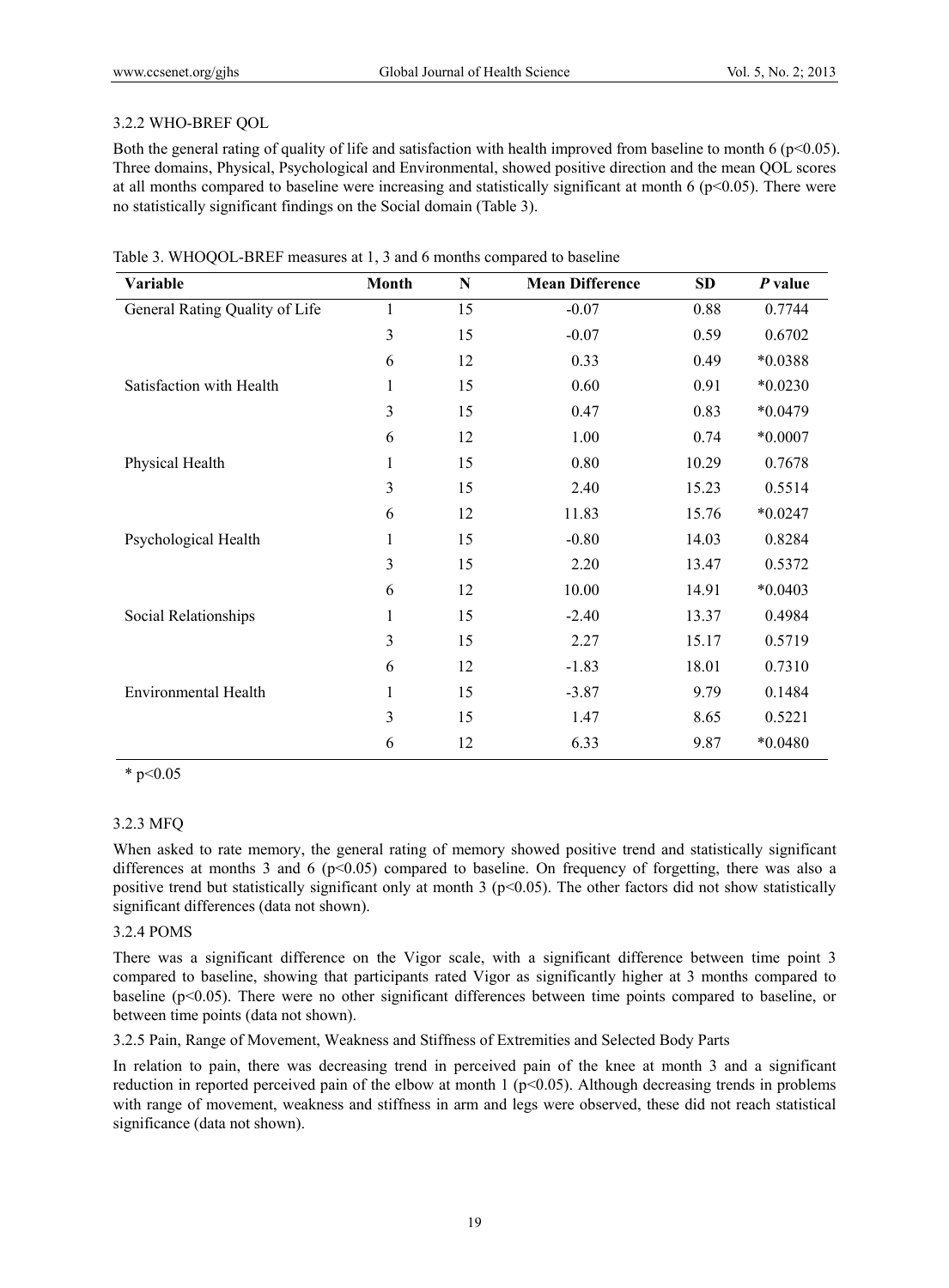# *3.3 Adverse Effects*

The supplements were well-tolerated by all of the participants in this study. There were no serious adverse effects reported, both perceived or that required a physician's care. Laboratory results of complete blood count, liver and kidney function tests were not clinically significant.

# **4. Discussion**

This study aimed to determine preliminary effects of dietary supplementation on the quality of life of retired football players. The results of this study suggests that daily supplementation with fish oil and cholecalciferol, antioxidants, natural vitamins and minerals, polysaccharides and phytosterol-amino acid complex for 6 months can provide significant improvements in key QOL parameters, including increased number of healthy days, decreased perceived pain, and better vigor and memory functioning.

There is increasing evidence for the role of dietary supplementation in promoting better health outcomes and significant consumer belief in the benefits that supplementation might provide (Block et al., 2007; Egan, Hodgkins, Shepherd, Timotijevik, & Raats, 2011). However, there are few studies exploring the potential impact of dietary supplementation in retired football players. A published study done in 30 former NFL players with demonstrated brain damage and cognitive impairment investigated the effect of dietary supplementation with fish-oil, high-potency vitamin and other brain enhancement supplements for 6 months. The results showed improvements in cognitive and cerebral blood flow from baseline to measurement points (Amen et al., 2011a).

While the effect of specific nutrients was not explored in this study, the results indicate improvements in quality of life that are consistent with emerging evidence from previous research regarding the role nutrition on physical and psychological functions that underpin quality of life .

Oral polysaccharides have been shown to have the ability to promote brain function and behavior as well as immunomodulatory effects (Nelson, Ramberg, Best, & Sinnott, 2012; Ramberg, Nelson, & Sinnott, 2010). Specifically, oral intakes of plant-polysaccharides, as used in this study, have been shown to improve memory recall and psychological well-being across both objective and self-report measures in middle-aged adults. In a randomized, double-blind, placebo-controlled trial involving more than 100 healthy adults, individuals who consumed the same proprietary polysaccharide powder used in this study reported numerous health and well-being benefits following 12 weeks of intake, compared with subjects taking a placebo. Perceived benefits reported by individuals who consumed this included gastrointestinal effects (Best, Kemps, & Bryan, 2012). An earlier research involving 109 healthy middle-aged male and female adults showed that the polysaccharide powder (4 grams/day for 12 weeks) significantly improved memory and improved psychological well-being (Best, Kemps, & Bryan, 2010). The improved memory and better performance on other cognitive tasks associated with the use of the polysaccharide may be independent from blood glucose effects (Best, Howe, Bryan, Buckley, & Scholey, 2011). Another age group was also studied where a randomized, double-blind, placebo-controlled study investigated the impact of the polysaccharide on the brain function of 62 healthy young adults that resulted in significantly improved visual discrimination and working memory (Stancil & Hicks, 2009). Interestingly, consumption of the polysaccharide also enhanced brainwave frequencies known to be associated with attention or alertness (Wang, Szabo, & Dykman, 2004). The reported improvements in mental health (CDC) HRQOL-4), psychological health (WHOQOL-BREF) and memory functioning (MFQ) found in this study may be related to intake of the polysaccharides as one of the many nutrients provided.

The benefit of antioxidant supplementation on health outcomes have become of increasing interest due to controversial findings of both beneficial and non-beneficial, even detrimental effects in humans of high intakes of antioxidant supplementation (Biesalski, Grune, Tinz, Zollner, & Blumberg, 2010; von Arnim et al., 2012). The antioxidant preparation used have been shown in a 21-day randomized, double-blind, placebo-controlled crossover trial of 25 healthy adults to significantly increase two measures of antioxidant capacity in the blood: oxygen radical absorbance capacity (ORAC) and Trolox Equivalent Antioxidant Capacity (TEAC) (Bloomer, Canale, Blankenship, & Fisher-Wellman, 2010). Two earlier open-label studies using the same preparation on healthy adults showed significant increases in serum ORAC, between 36.6% to 37.4%, compared with baseline (Boyd et al., 2003; Myers et al., 2010). Antioxidants were part of a regimen used in highly skilled athletes for effective improvement of athletic performance, recovery from fatigue after exercise and ward off immunodeficiency (Trushina, Mustafina, Nikitiuk, & Kuznetsov, 2012). It was proposed that antioxidants may have a role in the prevention of neurodegenerative disorders through both direct protection against oxidative stress and indirect protection thru suppression of glia-mediated inflammation (Wang, Wen, Huang, Chen, & Ku, 2006). It was also suggested that suppression on neuroinflammation processes associated with reactive oxygen species (ROS) and reactive nitric oxide species (RNS) maybe possible with antioxidants and nitrone-based free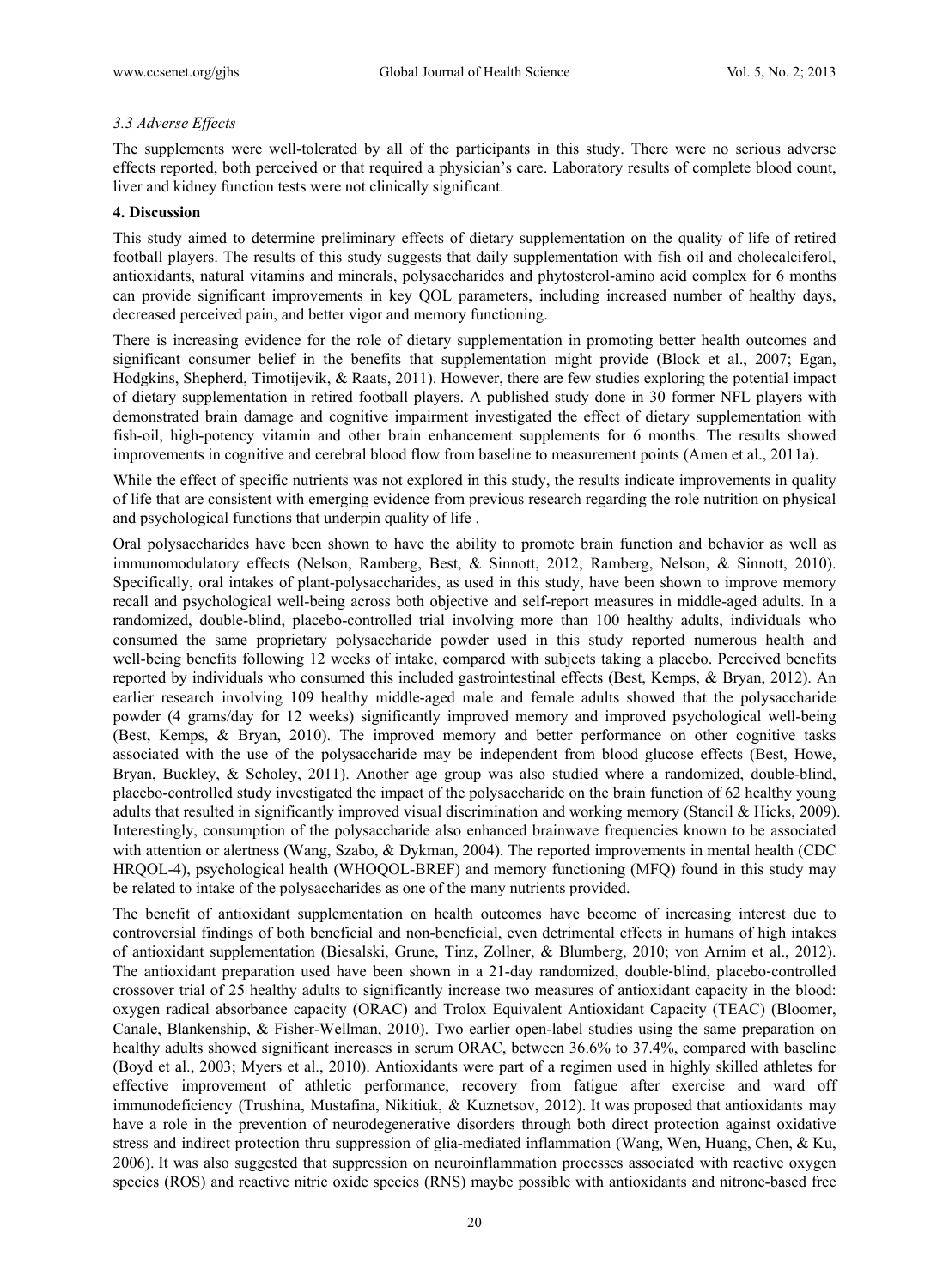radical traps (Floyd, 1999). It is not clear how the antioxidants may have affected the health of the football players in the study but it could be due to interplay of some of the mechanisms presented.

The amount of omega-3 fatty acids used in the study is 1110 mg. The U.S. Food and Drug Administration (FDA) has determined that the use of EPA and DHA omega-3 fatty acids as dietary supplements is safe, provided that the daily intakes of EPA and DHA do not exceed 2 grams per day from dietary supplement sources such as fish oil (US Food and Drug Administration, 2004). Fatty acids are the building blocks of lipids, making them important sources of energy for the body and the main components of cell membranes. There is a number of known health benefits associated with omega-3 fatty acid intake. However, the human body cannot synthesize omega-3 fatty acids on its own so these nutrients must be provided by the diet (Institute of Medicine, 2005). The omega-3 fatty acids may have neuroprotective and regenerative potential in traumatic neurological injury (Michael-Titus, 2009). In a study of professional football players, omega-3 supplementation significantly improved the lipid profile of active players specifically increasing eicosapentaenoic acid and docosahexaenoic acid levels in plasma and was shown to be an effective approach to improve modifiable cardiovascular risk lipid factors in professional football players (Yates et al., 2009). Additional intervention studies with omega-3s demonstrated benefits of these nutrients in some inflammatory conditions using both animal and human models (Calder, 2012). Polyunsaturated fatty acids also play a vital role in pain regulation (Tokuyama & Nakamoto, 2011; Goldberg & Joel, 2007). The reported effects of pain reduction in the elbows and knees with the other perceived benefits reported by the retired football players in this study may be due to the effect of the omega-3 fatty acids.

The fat-soluble vitamin D3 (cholecalciferol) is synthesized by humans in the skin when exposed to ultraviolet-B (UVB) rays from sunlight. For Americans, the current average daily intakes of vitamin D are well below suggested adequate intakes (Mithal et al., 2009), and majority of the population in the world is deficient in this important vitamin (Palacios, 2006). Vitamin D regulates blood calcium and phosphorus concentrations by enhancing the absorption of these minerals in the small intestine. With the absorption of calcium, vitamin D therefore helps to form and maintain strong bones and teeth (Annweiler et al., 2010; Institute of Medicine, 2011). This nutrient also helps prevent falls and maintain physical performance in the elderly (van Etten & Mathieu, 2005; Annweiler et al., 2010). Immune and nervous system health can be maintained (Maggini, Wintergerst, Beveridge, & Hornig, 2007; McCann & Ames, 2008; Bertone-Johnson, 2009) and overall quality of life can be improved (Holick et al., 2011) with adequate vitamin D intake. In this study, the retired players had increased number of healthy days and at the same time reported that they were able to perform the usual daily activities better because of better physical and mental health.

The phytosterol-amino acid complex and the natural vitamins and minerals used in the study also demonstrated safety and beneficial effects in previous studies (Myers, Brooks, Rolfe, & O'Connor, 2008; Udani, 2008). Amino acids like arginine become useful under stressful conditions (Barbul, 1986). Lysine**,** an essential amino acid that must be supplied by the diet and mostly provided by protein intake, is probably the least abundant amino acid present in foods (The Merck Index, 1996). The use of amino acids and other supplements increased perceived energy and reduced subjective fatigue during strenuous exercise (Spradley et al., 2012). Dietary supplementation with one or a mixture of amino acids like arginine, cysteine, glutamine, leucine, proline, and tryptophan which are called functional amino acids because they regulate key metabolic pathways are necessary for maintenance, growth, reproduction, and immunity (Wu, 2009). Phytosterols are fats present in plants and because the human body cannot produce these, they must be obtained through the diet. Epidemiologic studies suggest that phytosterol intake supports good health (Awad & Fink, 2000). Wild yam extract, derived from *Dioscorea*  species is reported to contain appreciable amounts of calcium and vitamin C (Coursey, 1965) as well as saponin and diosgenin (Mirkin, 1991). Extensive safety testing of *D. villosa* extracts did not cause adverse effects when consumed by adults in large amounts (*Int J Toxicol*, 2004). Many health benefits were also observed with the use of wild yam (Reavley, 1998). An interesting new finding using an animal model showed possible effects of diosgenin on the central nervous system where diosgenin promotes the differentiation of progenitor oligodentocyte cells into mature oligodendrocyte through activation pathway that accelerates remyelination (Xiao et al., 2012). The many uses and benefits of vitamins and minerals have been extensively discussed in literature (Combs, 1998; Institute of Medicine, 2000a; Institute of Medicine, 200b). The reported improvements in general, physical and mental health by the retired football players in this study may be related to consumption of the nutrients described.

The extensive number of potential mechanisms by which the nutrients contained in the supplements used might impact physical and psychological functions that underpin quality of life is beyond the scope of this manuscript. Although the preceding discussion presented the benefits of the dietary supplements and possible actions of the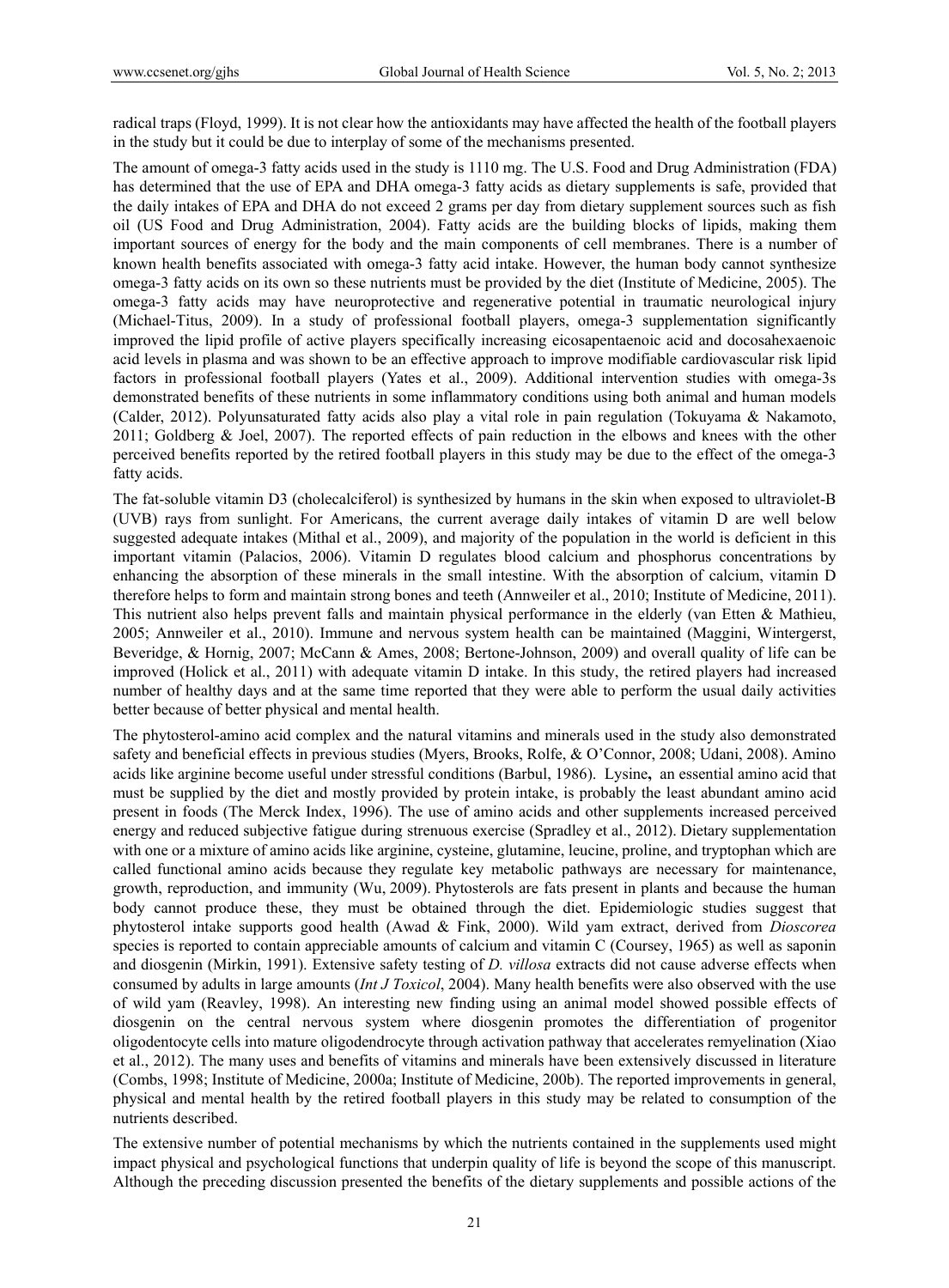ingredients in the body, it is not the aim of this paper to discuss the specific mechanisms of actions by which the supplements may have affected the quality of life of the retired football players. However, a generic understanding of the role nutrition plays in supporting a number of physiological mechanisms has been discussed. The aim of the paper is to explore the role of multiple dietary supplements in affecting quality of life of a select group. It is noted that the baseline BMI (35.17) of the participants is high. However since the dietary supplements provided were not specifically designed for weight management, this factor was not identified as a key outcome measure of the study and therefore is not discussed here. It will be of great interest to conduct a placebo controlled or a comparative effectiveness study using similar and other supplements to see if the results of QOL improvement can be duplicated in a cohort with the same characteristics like BMI, age, time in professional sports and related variables.

## **5. Conclusion**

This study provides novel, positive findings of general improvements in quality of life, satisfaction with health and positive impact on cognitive health among retired professional football players who used dietary supplements. Given the open-label design, no control group and small study population, cautious interpretation is required. Methodological considerations in the pilot characteristics of the study such as the free-living context for completion of the questionnaires compared to laboratory assessment over 6 months may have reduced the ability to detect whether behaviors and other life events external to the study affected the results. However, this is one of the few studies conducted on dietary supplementation and quality of life in retired football players using well-validated outcome measures.

While acknowledging the potential for self-report bias and social desirability bias in responses, the results of this study offer preliminary insight into using dietary supplement to support and optimize quality of life in retired players and lend support to research investigating the potential benefits of complex nutrition supplementation. Specifically, the results of this study indicate that daily intake of dietary supplements that included fish oil with cholecalciferol, antioxidants, natural vitamins and minerals, polysaccharides and phytosterol-amino acid complex can improve the quality of life of retired professional football players. In addition, supplementation was not associated with any adverse effects and the supplements were safe to consume over the 6 month time period.

Further research using randomized, double-blind, placebo-controlled design will extend knowledge of the potential benefits nutritional dietary supplementation may have in retired athletes and reduce the prevalence of poor health outcomes in this cohort.

### **Conflicts of Interest**

The study was sponsored and conducted, and the manuscript was prepared and submitted, by Mannatech, Incorporated that sells the supplements in the study. RAS and RLM are employees of Mannatech, Incorporated. Data and statistical analyses were performed independently by SB, faculty at the University of North Texas Health Science Center and TB, research fellow at the University of South Australia.

### **Acknowledgements**

RAS and RLM participated in the design and development of the study and prepared the draft of the manuscript. SB and TB independently performed all statistical analyses. All authors read, revised, and approved the manuscript. The authors would like to thank the retired football players who participated in the study, Lincoln Kennedy - President of NFLPA Former Players Association- Phoenix Chapter, Gary Charlson, Mary Wood (deceased), Stephen Boyd, Jennifer Aponte and Dana Fuller, as well as other members of the Product Development and Quality Assurance teams at Mannatech, Incorporated for their assistance with this study.

### **References**

- Amen, D. G., Wu, J. C., Taylor, D., & Willeumier, K. (2011a). Reversing brain damage in former NFL players: implications for traumatic brain injury and substance abuse rehabilitation. *J Psychoactive Drugs, 43*(1), 1-5. http://dx.doi.org/10.1080/02791072.2011.566489
- Amen, D. G., Newberg, A., Thatcher, R., Jin, Y., Wu, J., Keator, D., & Willeumier, K. (2011b). Impact of playing American professional football on long-term brain function. *J Neuropsychiatry Clin Neurosci, 23*(1), 98-106. http://dx.doi.org/10.1176/appi.neuropsych.23.1.98
- Annweiler, C., Montero-Odasso, M., Schott, A. M., Berrut, G., Fantino, B., & Beauchet, O. (2010). Fall prevention and vitamin D in the elderly: an overview of the key role of the non-bone effects. *J Neuroeng.Rehabil, 7*, 50. http://dx.doi.org/10.1186/1743-0003-7-50
- Associated Press. (October 8, 2012). *Condition of former NFL player Alex Karras, Mongo of 'Blazing Saddles',*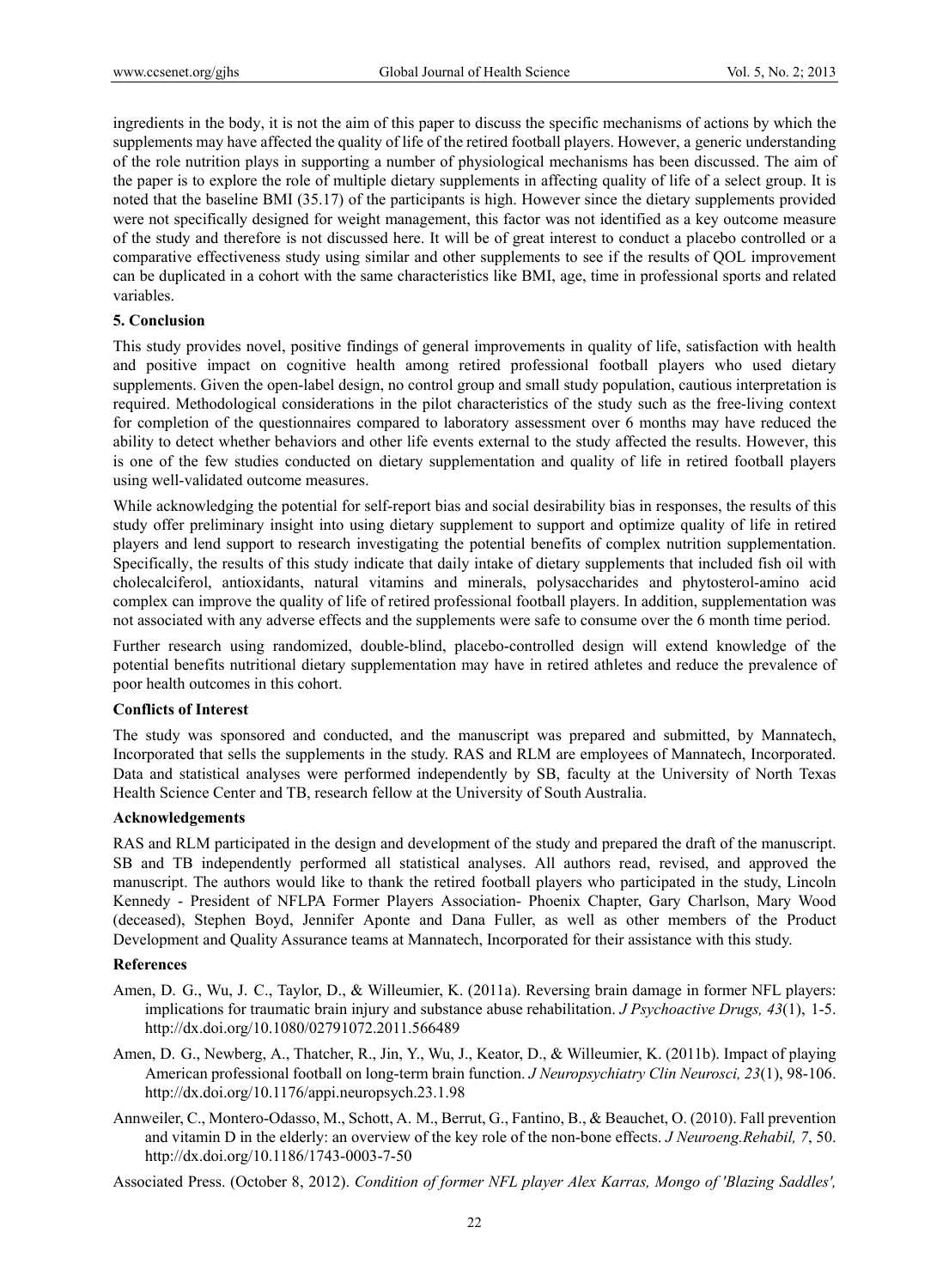*deteriorating*. Retrieved from http://abclocal.go.com/wls/story?section=news/national\_world&id=8840316

- Awad, A. B., & Fink, C. S. (2000). Phytosterols as anticancer dietary components: evidence and mechanism of action. *J Nutr, 130*, 2127-30.
- Barbul, A. (1986). Arginine: biochemistry, physiology, and therapeutic implications. *JPEN J Parenter Enteral Nutr, 10*, 227-38. http://dx.doi.org/10.1177/0148607186010002227
- Baron, S. L., Hein, M. J., Lehman, E., & Gersic, C. M. (2012). Body Mass Index, Playing Position, Race, and the Cardiovascular Mortality of Retired Professional Football Players. *The American Journal of Cardiology, 109*(6), 889-96. http://dx.doi.org/10.1016/j.amjcard.2011.10.050
- Bartholet, J. (February, 2012). The Collision Syndrome. *Scientific American, 306*, 66-71. http://dx.doi.org/10.1038/scientificamerican0212-66
- Bertone-Johnson, E. R. (2009). Vitamin D and the occurrence of depression: causal association or circumstantial evidence? *Nutr Rev, 67*(8), 481-92. http://dx.doi.org/10.1111/j.1753-4887.2009.00220.x
- Best, T., Kemps, E., & Bryan, J. (2010). Saccharide effects on cognition and well-being in middle-aged adults: A randomized controlled trial. *Developmental Neuropsychology, 35*(1), 66-80. http://dx.doi.org/10.1080/87565640903325709
- Best, T., Howe, P., Bryan, J., Buckley, J., & Scholey, A. (2011). *Plant polysaccharides, memory and cognition in middle-aged adults*. Presented at the 38th Australasian Experimental Psychology Conference in Auckland, New Zealand, April 28–30, 2011.
- Best, T., Kemps, E., & Bryan, J. (2012). Perceived changes in well-being following polysaccharide intake in middle-aged adults. *Applied Res Qual Life, 7*(2), 183-192. http://dx.doi.org/10.1007/s11482-011-9158-2
- Biesalski, H. K., Grune, T., Tinz, J., Zöllner, I., & Blumberg, J. B. (2010). Re-examination of a Meta-Analysis of the Effect of Antioxidant Supplementation on Mortality and Health in Randomized Trials. *Nutrients, 2*, 929-949. http://dx.doi.org/10.3390/nu2090929
- Block, G., Jensen, C. D., Norkus, E. P., Dalvi, T. B., Wong, L. G., McManus, J. F., & Hudes, M. L. (2007). Usage patterns, health and nutritional status of long-term multiple dietary supplement users: a cross sectional study. *Nutrition Journal, 24*(6), 30-33. http://dx.doi.org/10.1186/1475-2891-6-30
- Bloomer, R. J., Canale, R. E., Blankenship, M. M., & Fisher-Wellman, K. H. (2010). Effect of Ambrotose AO® on resting and exercise-induced antioxidant capacity and oxidative stress in healthy adults. *Nutrition Journal, 9*, 49. http://dx.doi.org/10.1186/1475-2891-9-49
- Boyd, S., Gary, K., Koepke, C. M., McAnalley, S., Ford, C. R., Horn, E., & McAnalley, B. H. (2003). An open-label pilot study of the antioxidant effect in healthy people of Ambrotose AO. *GlycoScience & Nutrition, 4*, 1-6.
- Calder, P. C. (2012). Omega-3 polyunsaturated fatty acids and inflammatory processes: Nutrition or pharmacology? *Br J Clin Pharmacol*. [Epub ahead of print] http://dx.doi.org/10.1111/j.1365-2125.2012.04374.x
- Centers for Disease Control and Prevention. (2000). Measuring Healthy Days. Atlanta, Georgia: CDC, November. Retrieved from http://www.cdc.gov/hrqol/index.htm
- Combs Jr., G. (1998). *The Vitamins: Fundamental Aspects in Nutrition and Health* (2<sup>nd</sup> ed.). San Diego: Academic Press.
- Coursey, D. G. (1965). The role of yams in West African Food economies. *World Crops,* 74-82.
- Deacon, A., Bennell, K., Kiss, Z. S., Crossley, K., & Brukner, P. (1997). Osteoarthritis of the knee in retired, elite Australian Rules footballers. *Med J Aust., 166*(4), 187-90.
- Drawer, S., & Fuller, C.W. (2001). Propensity for osteoarthritis and lower limb joint pain in retired professional soccer players. *Br J Sports Med., 35*(6), 402-8.
- Egan, B., Hodgkins, C., Shepherd, R., Timotijevic, L., & Raats, M. (2011). An overview of consumer attitudes and beliefs about plant food supplements. *Food and Function,* (2), 747-752. http://dx.doi.org/10.1039/c1fo10109a
- Floyd, R. A. (1999). Antioxidants, oxidative stress, and degenerative neurological disorders. *Proc Soc Exp Biol Med., 222*(3), 236-45.
- Gilewski, M. J., Zelinski, E. M., & Schaie, K. W. (1990). The Memory Functioning Questionnaire for assessment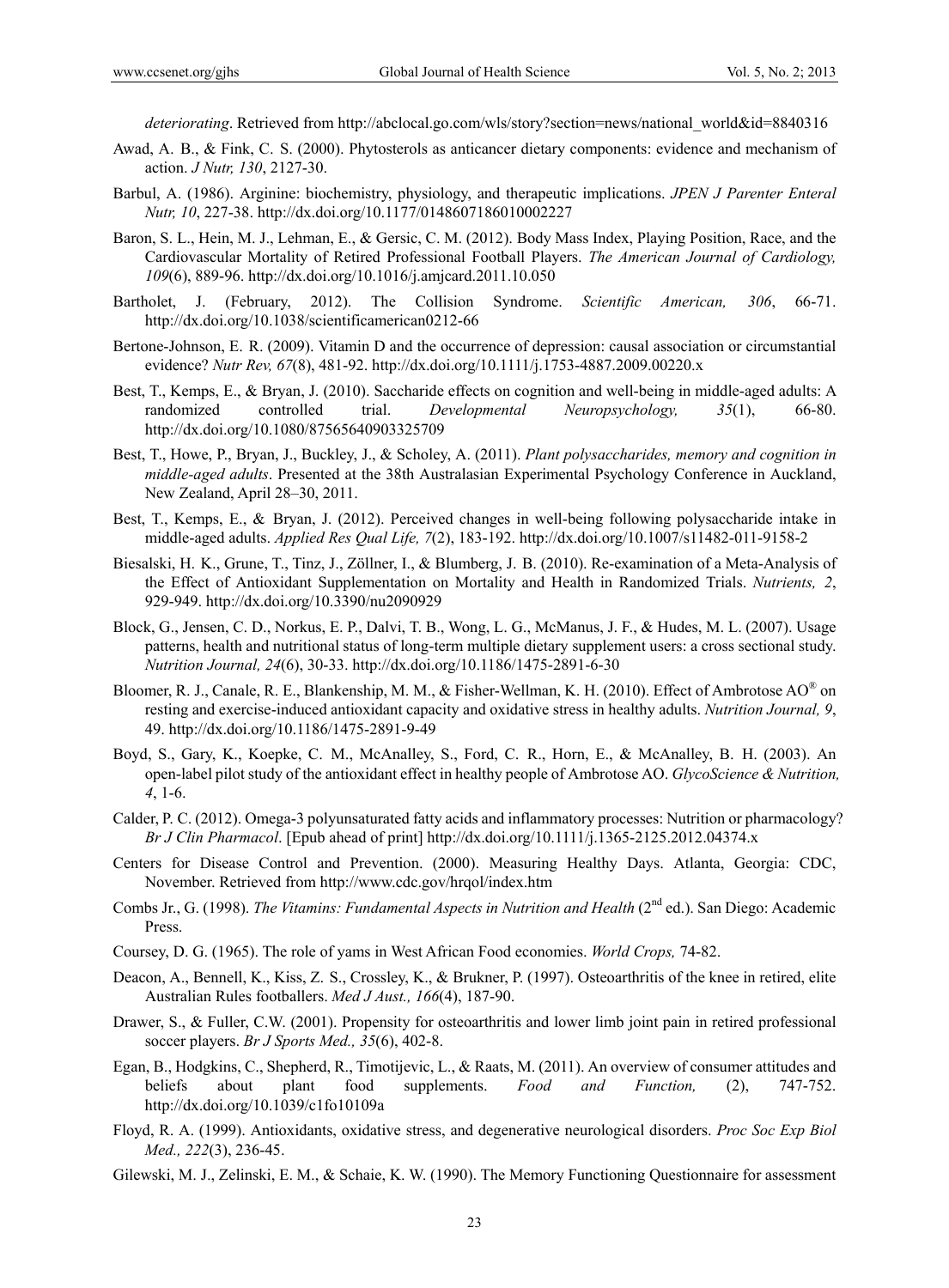of memory complaints in adulthood and old age. *Psychol Aging, 5*(4), 482-90. http://dx.doi.org/10.1037/0882-7974.5.4.482

- Goldberg, R., & Joel, K. (2007). A meta-analysis of the analgesic effects of omega-3 polyunsaturated fatty acid supplementation for inflammatory joint pain. *Pain, 129*, 201-223. http://dx.doi.org/10.1016/j.pain.2007.01.020
- Golightly, Y. M., Marshall, S. W., Callahan, L. F., & Guskiewicz, K. (2009). Early-onset arthritis in retired National Football League players. *J Phys Act Health, 6*(5), 638-43.
- Guskiewicz, K. M., Marshall, S. W., Bailes, J., McCrea, M., Cantu, R. C., Randolph, C., & Jordan, B. D. (2005). Association between recurrent concussion and late-life cognitive impairment in retired professional football players. *Neurosurgery, 57*(4), 719-26; discussion 719-26.
- Guskiewicz, K. M., Marshall, S. W., Bailes, J., McCrea, M., Harding, H. P. Jr., Matthews, A., ... Cantu, R. C. (2007). Recurrent concussion and risk of depression in retired professional football players. *Med Sci Sports Exerc, 39*(6), 903-9.
- Hendricks, M. (2012). Super Bowl-winning quarterback Jim McMahon says he wishes he had played baseball. Shutdown Corner–Yahoo Sports Blog. Retrieved from http://sports.yahoo.com/blogs/nfl-shutdown-corner/ super-bowl-winning-quarterback-jim-mcmahon-says-wishes-192055029--nfl.html
- Holick, M. F., Binkley, N. C., Bischoff-Ferrari, H. A., Gordon, C. M., Hanley, D. A., Heaney, R. P., ... Weaver, C. M., & Endocrine Society. (2011). Evaluation, treatment, and prevention of vitamin d deficiency: an endocrine society clinical practice guideline. *J Clin Endocrinol Metab, 96*, 1911-30. http://dx.doi.org/10.1210/jc.2011-0385
- Institute of Medicine. (2000a). *Dietary Reference Intakes for Thiamin, Riboflavin, Niacin, Vitamin B6, Folate, Vitamin B12, Pantothenic Acid, Biotin, and Choline*. Washington, D.C.: National Academy Press.
- Institute of Medicine. (2000b). *Dietary Reference Intakes for Vitamin C, Vitamin E, Selenium, and Carotenoids.*  Washington, D.C.: National Academy Press.
- Institute of Medicine. (2005). *Dietary Reference Intakes for Energy, Carbohydrate, Fiber, Fat, Fatty Acids, Cholesterol, Protein and Amino Acids*. Washington, DC: National Academies Press.
- Institute of Medicine. (2011). *Dietary reference intakes for calcium and vitamin D*. Washington, DC: The National Academies Press.
- International Journal of Toxicology. (2004). Final report of the amended safety assessment of Dioscorea villosa (Wild Yam) root extract. *Int J Toxicol, 23*(Suppl 2), 49-54.
- Kerr, Z. Y., Marshall, S. W., Harding, H. P. Jr, & Guskiewicz, K. M. (2012). Nine-Year Risk of Depression Diagnosis Increases with Increasing Self-Reported Concussions in Retired Professional Football Players. *Am J Sports Med*., Aug 24. [Epub ahead of print] http://dx.doi.org/10.1177/0363546512456193
- Krajnc, Z., Vogrin, M., Recnik, G., Crnjac, A., Drobnic, M., & Antolic, V. (2010). Increased risk of knee injuries and osteoarthritis in the non-dominant leg of former professional football players. *Wien Klin Wochenschr, 122*(Suppl 2), 40-3.
- Lehman, E. J., Hein, M. J., Baron, S. L., & Gersic, C. M. (2012). Neurodegenerative causes of death among retired National Football League players. *Neurology,* Sep 5. [Epub ahead of print]
- Maggini, S., Wintergerst, E. S., Beveridge, S., & Hornig D. H. (2007). Selected vitamins and trace elements support immune function by strengthening epithelial barriers and cellular and humoral immune responses. *Br J Nutr,* 98(Suppl 1), S29-S35. http://dx.doi.org/10.1017/S0007114507832971
- Mannatech, Incorporated. (1998). *MannaQuest: A General Health Status Survey used in The NFLPAR Study*. Final Report. Mannatech, Incorporated, 600 S Royal Lane Suite 200, Coppell, TX.
- McCann, J. C., & Ames, B. N. (2008). Is there convincing biological or behavioral evidence linking vitamin D deficiency to brain dysfunction? *FASEB J, 22*, 982-1001. http://dx.doi.org/10.1096/fj.07-9326rev
- McNair, D. M., Lorr, M., & Droppleman, L. F. (1992). *POMS: Profile Of Mood States*. EITS/Educational and Industrial Service, San Diego, California.
- Meir, R. A., McDonald, K. N., & Russell, R. (1997). Injury consequences from participation in professional rugby league: a preliminary investigation. *Br J Sports Med., 31*(2), 132-4.
- Michael-Titus, A. T. (2009). Omega-3 fatty acids: their neuroprotective and regenerative potential in traumatic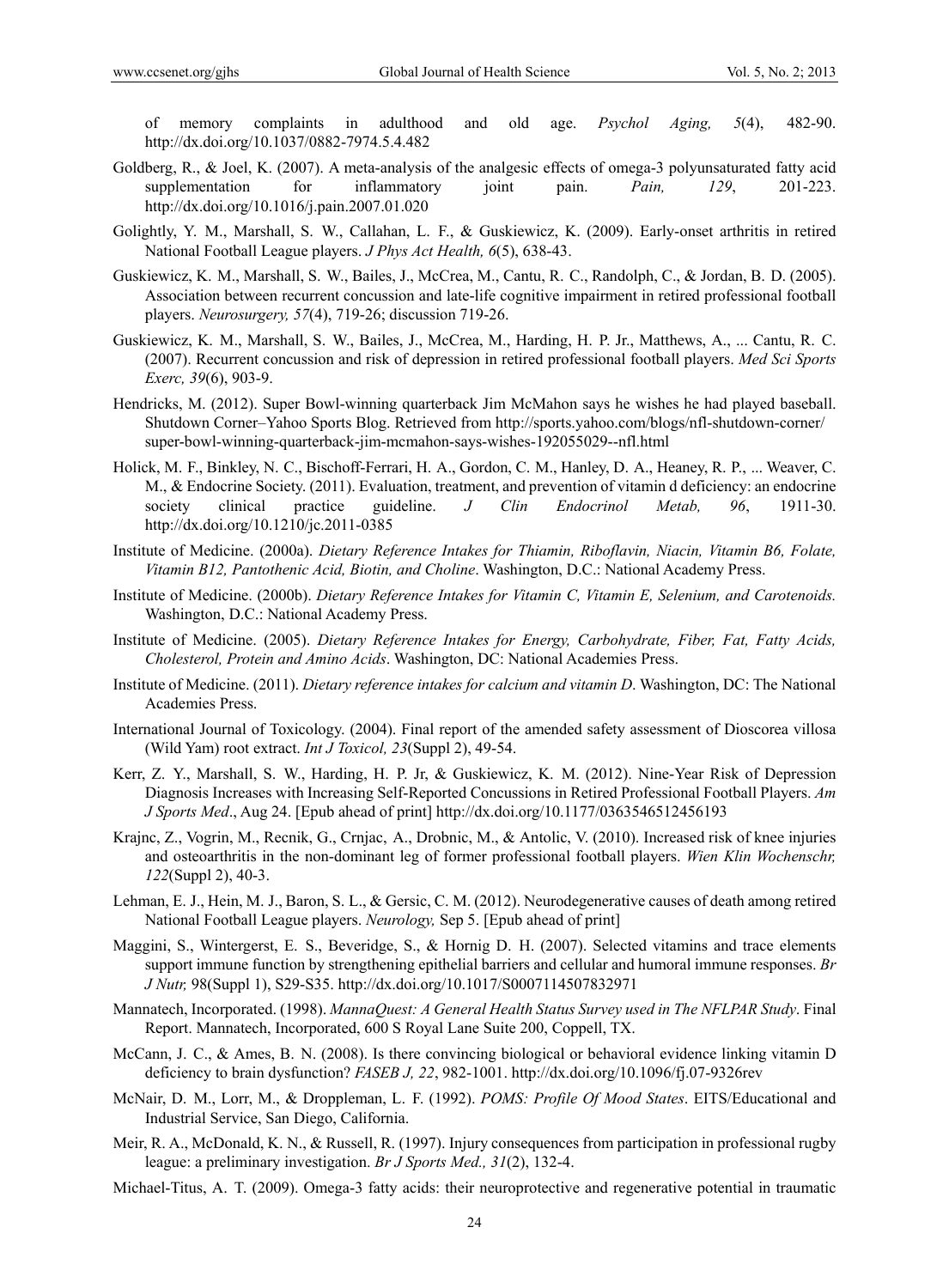neurological injury. *Clinical Lipidology, 4*(3), 343-353. http://dx.doi.org/10.2217/clp.09.19

- Mirkin, G. (1991). Estrogen in yams. *J Am Med Assoc, 265*, 912. http://dx.doi.org/10.1001/jama.265.7.912b
- Mithal, A., Wahl, D. A., Bonjour, J. P., Burckhardt, P., Dawson-Hughes, B., Eisman, J. A., ... Morales-Torres, J. (2009). Global vitamin D status and determinants of hypovitaminosis D. *Osteopor Int, 20*, 1807-20. http://dx.doi.org/10.1007/s00198-009-0954-6
- Mosier, J. (2011). *The big question: Was North Texas' Super Bowl a success?* The Dallas Morning News. Retrieved from http://www.dallasnews.com/sports/super-bowl/local/20110207-the-big-question-was-north-texas-super -bowl-a-success-.ece
- Myers, S., Brooks, L., Rolfe, M., & O'Connor, J. (2008, July). *An Assessment of the Effects of a Nutritional Supplement Program on Healthy Aging.* Final Report for Mannatech, Incorporated. NatMed-Research, Southern Cross University, Lismore NSW 2480 Australia.
- Myers, S. P., Stevenson, L., Cheras, P. A., O'Connor, J., Brooks, L., Rolfe, M., ... Morris, C. (2010). A forced titration study of the antioxidant and immunomodulatory effects of Ambrotose AO supplement. *BMC Comp Alt Med,* 10. http://dx.doi.org/10.1186/1472-6882-10-16
- Nelson, E. D., Ramberg, J. E., Best, T., & Sinnott, R. A. (2012). Neurologic effects of exogenous saccharides: A review of controlled human, animal, and in vitro studies. Nutritional *Neuroscience*, 1-14.
- NSF International. (2012). *NSF/ANSI 173-2012 Dietary Supplements.* Retrieved from http://nsf.org/business/dietary\_supplements/index.asp?program=DietarySups
- O'Connor, R. (1993, July). *Issues in the Measurement of Health-Related Quality of Life*. Working Paper. NHMRC National Center for Health Program Evaluation, Melbourne, Australia. Retrieved from http://www.rodoconnorassoc.com/issues\_in\_the\_measurement\_of\_qua.htm
- Palacios, C. (2006). The role of nutrients in bone health, from A to Z. *Crit Rev Food Sci Nutr, 46*, 621-8. http://dx.doi.org/10.1080/10408390500466174
- Raley, D. (2008). *New NFL goal: A longer life. Innovative screening program designed to uncover health risks among retired players*. Seattle PI. Retrieved from http://www.seattlepi.com/news/article/New-NFL-goal-A-onger-life-1272886.php#ixzz28uFQahd0
- Ramberg, J. E., Nelson, E. D., & Sinnott, R. A. (2010). Immunomodulatory dietary polysaccharides: a systematic review of the literature. *Nutr J, 9*(54), 1-60. http://dx.doi.org/10.1186/1475-2891-9-54
- Reavley, N. (1998). *The New Encyclopedia of Vitamins, Minerals, Supplements, and Herbs: A Completely Cross-Referenced User's Guide for Optimal Health*. New York, NY: M. Evans and Company, Inc.
- Roos, H. (1998). Are there long-term sequelae from soccer? *Clin Sports Med., 17*(4), 819-31, viii.
- Schwenk, T. L., Gorenflo, D. W., Dopp, R. R., & Hipple, E. (2007). Depression and pain in retired professional football players. *Med Sci Sports Exerc, 39*(4), 599-605.
- Spradley, B. D., Crowley, K. R., Tai, C. Y., Kendall, K. L., Fukuda, D. H., Esposito, E. N., ... Moon, J. R. (2012). Ingesting a pre-workout supplement containing caffeine, B-vitamins, amino acids, creatine, and beta-alanine before exercise delays fatigue while improving reaction time and muscular endurance. *Nutr Metab (Lond), 30*(9), 28.
- Stancil, A. N., & Hicks, L. H. (2009). Glyconutrients and perception, cognition, and memory. *Perceptual Mot Skills, 10*, 259-270. http://dx.doi.org/10.2466/pms.108.1.259-270
- The Merck Index. (1996). Whitehouse Station, NJ: Merck & Co., Inc.
- Thornton, A. E., Cox, D. N., Whitfield, K., & Fouladi, R. T. (2008). Cumulative concussion exposure in rugby players: neurocognitive and symptomatic outcomes. *J Clin Exp Neuropsychol, 30*(4), 398-409.
- Tokuyama, S., & Nakamoto, K. (2011). Unsaturated fatty acids and pain. *Biol Pharm Bull, 34*(8), 1174-8. http://dx.doi.org/10.1248/bpb.34.1174
- Trushina, E. N., Mustafina, O. K., Nikitiuk, D. B., & Kuznetsov, V. D. (2012). [Immune dysfunction in highly skilled athletes and nutritional rehabilitation] [Article in Russian]. *Vopr Pitan, 81*(2), 73-80.
- Turner, A. P., Barlow, J. H., & Heathcote-Elliott, C. (2000). Long term health impact of playing professional football in the United Kingdom. *Br J Sports Med, 34*(5), 332-6.
- U.S. Food and Drug Administration. (2004). FDA Announces Qualified Health Claims for Omega-3 Fatty Acids.